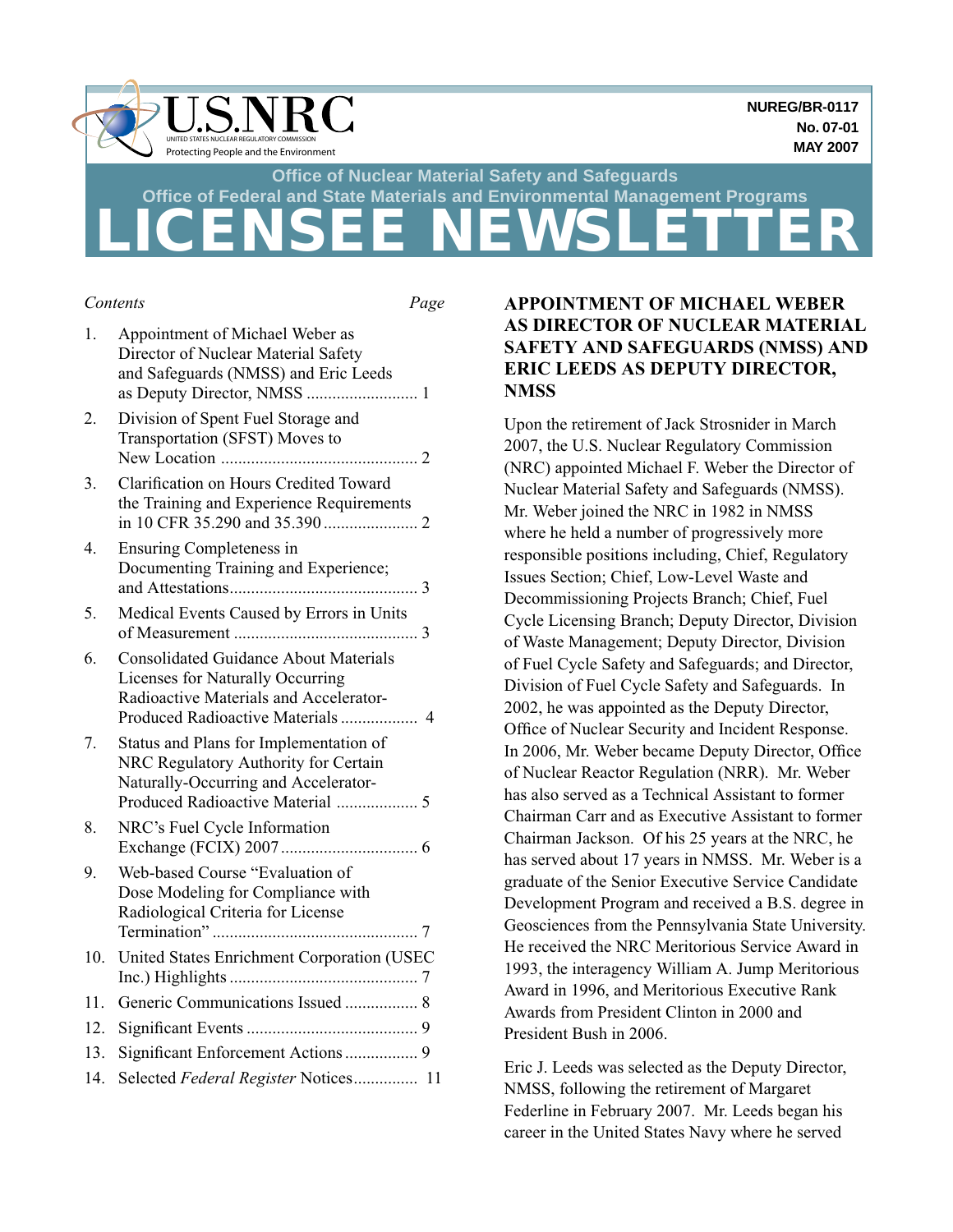as a nuclear trained officer. In 1984, Mr. Leeds joined the NRC and held a number of progressively more responsible positions in the Offices of Nuclear Reactor Regulation (NRR) and the former Analysis and Evaluation of Operational Data, including serving as a reactor systems engineer, an inspection team member, project manager, technical assistant and senior assistant, and inspection Section Chief. He also served as Chief in both the Licensing and Technical Review Sections, in the Spent Fuel Project Office, NMSS. In 2000, Mr. Leeds was appointed to the position of Branch Chief, Special Projects Branch, Division of Fuel Cycle Safety and Safeguards, NMSS. In 2003, he became Deputy Director, Division of Licensing Project Management, NRR, and in 2004, he was selected as the Director, Division of Preparedness and Response, Office of Nuclear Security and Incident Response. He is a 2001 graduate of NRC's Senior Executive Service Candidate Development Program and holds a B.S. degree in Mechanical Engineering from Villanova University. In 2005, he received the Meritorious Executive Rank Award from President Bush.

(Contact: Dave Pstrak, Office of Nuclear Material Safety and Safeguards, 301-415-7260; e-mail: dwp1@nrc.gov)

### **DIVISION OF SPENT FUEL STORAGE AND TRANSPORTATION (SFST) MOVES TO NEW LOCATION**

The U.S. Nuclear Regulatory Commission has acquired additional office space near its White Flint complex in Rockville, MD, to accommodate its expanding staff. The Office of Nuclear Material Safety and Safeguards (NMSS) will be occupying this office space and will be moving in a phased approach. SFST is the first NMSS division to relocate and did so in late March 2007. The remaining NMSS divisions will move to the same location over the next few months.

SFST is now located at 6003 Executive Boulevard, Rockville, MD. Mail sent directly to staff at this location should be mailed to: U.S. Nuclear Regulatory Commission, Mail Stop 6003 3-D02M, Washington, DC 20555. This information does not change the official addresses for submissions and notifications as stated in the regulations.

The main SFST phone number is (301) 492-3300 and the number for facsimile transmissions is (301) 492-3348. Electronic mail addresses for SFST staff remain unchanged.

For individuals planning to meet or visit with staff at this new location, please contact SFST for directions, parking, and access information.

(Contact: Bernard White, Office of Nuclear Material Safety and Safeguards, 301-492-3303; e-mail: bhw@nrc.gov)

### **CLARIFICATION ON HOURS CREDITED TOWARD THE TRAINING AND EXPERIENCE REQUIREMENTS IN 10 CFR 35.290 AND 35.390**

10 CFR 35.290, "Training for imaging and localization studies," and 10 CFR 35.390, "Training for use of unsealed byproduct material for which a written directive is required," establish requirements for physicians who are seeking to become authorized users (AU) of unsealed byproduct material for the uses authorized under §35.200 and §35.300, respectively. The U.S. Nuclear Regulatory Commission (NRC) has received inquiries about the interpretation of the type of work experience that could be credited toward the required 700 hours of training and experience (T&E) in 10 CFR 35.290 and 35.390 for physicians seeking to become AUs.

The regulatory requirements refer to two categories of training: (a) classroom and laboratory training, and (b) supervised work experience. All hours credited to "classroom and laboratory training" must relate directly to radiation safety and safe handling of byproduct material. NRC will broadly interpret "classroom and laboratory training" to include various types of instruction, including online training, as long it meets the specific clock hour requirements and the subject matter relates to radiation safety and safe handling of byproduct material for the uses for which authorization is being requested.

The "supervised work experience" must include, but is not limited to, the subject areas listed in the applicable T&E requirements in 10 CFR 35.290 and 35.390. The NRC recognizes that physicians in training may not dedicate all of their "supervised work experience" time specifically to the subject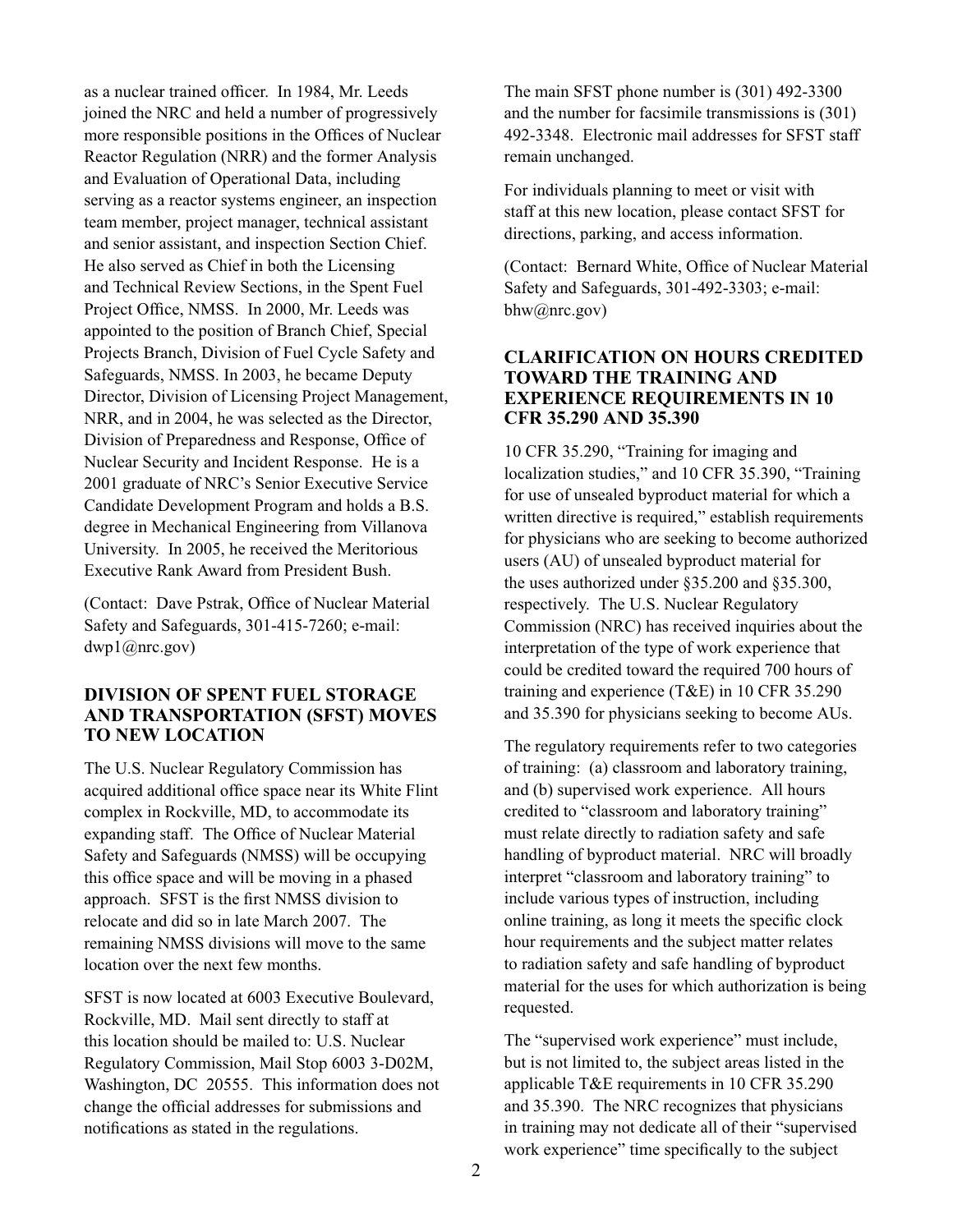areas listed in the regulatory requirements and will be attending to other clinical activities involving the medical use of byproduct material (e.g., reviewing case histories or interpreting scans). Hours spent on these other duties not directly related to radiation safety or hands-on use of byproduct material, even though not specifically required by the NRC, may be credited toward the "supervised work experience" category to obtain the required total of 700 hours of T&E, but not to the "classroom and laboratory training" category.

(Contact: Cindy Flannery, Office of Federal and State Materials and Environmental Management Programs, 301-415-0223; e-mail: cmf@nrc.gov)

# **ENSURING COMPLETENESS IN DOCUMENTING TRAINING AND EXPERIENCE; AND ATTESTATIONS**

Individuals seeking to become an authorized user (AU), Radiation Safety Officer (RSO), authorized nuclear pharmacist (ANP), or authorized medical physicist (AMP) under the alternate pathway are required to submit documentation of training and experience (T&E), and a written preceptor attestation stating that the individual has satisfactorily completed the appropriate T&E criteria and has achieved a level of competency (or a level of radiation safety knowledge for proposed RSOs) to function independently. The documentation of T&E, and the attestation can be accomplished either by completing the appropriate NRC Form 313A for the particular authorization that he or she is seeking, or by submitting equivalent documentation.

Recently, the NRC has received a number of deficient NRC Forms 313A from applicants that lacked a significant amount of information required by the regulations, or were not completed correctly. For example, the number of clock hours was not documented for each of the required subject areas in the applicable regulations. Also, there have been cases where applicants have submitted equivalent documentation, in lieu of the NRC Form 313A, and the documentation did not include all of the information from the applicable regulatory requirements. For example, a preceptor did not cite the correct regulation when attesting to the proposed individual's T&E. In another case, a

preceptor attested that the proposed RSO completed the required T&E, but did not attest that the individual had achieved a level of radiation safety knowledge sufficient to function independently as an RSO. In yet another case, an attestation was determined to be invalid because the RSO preceptor failed to recognize the T&E requirements, and inappropriately attested that the applicant had satisfactorily completed the requirements to become an RSO when in fact the applicant had not. The pathway under which the applicant was seeking RSO status required the applicant to be listed as an AU on a medical use license, but the applicant had never been an AU. If the attestation had been completed correctly, and had included all of the required information, in accordance with the regulatory requirements, the preceptor RSO could have realized that the applicant had not met NRC's T&E requirements before signing the attestation.

When applying for authorization as an AU, RSO, ANP or AMP under the alternate pathway, medical use licensees are encouraged to refer to the "Licensing Guidance for Using the NRC Form 313A Series of Forms" (even in cases where applicants are electing to use equivalent documentation in lieu of the NRC Form 313A) which provides instructions on all of the necessary information required by the NRC. This guidance can be found on the NRC's public web site at http://www.nrc.gov/materials/ miau/licensing-guidance-form313a.pdf. The NRC Form 313A series can be found at http://www.nrc. gov/reading-rm/doc-collections/forms/.

(Contact: Cindy Flannery, Office of Federal and State Materials and Environmental Management Programs, 301-415-0223; e-mail: cmf@nrc.gov)

# **MEDICAL EVENTS CAUSED BY ERRORS IN UNITS OF MEASUREMENT**

In 2006, there were three reported medical events caused by errors in activity units resulting in doses that were 26-28% higher than prescribed. One case was the result of a data entry error in which the intended value of seed activity in units of millicuries (mCi) was actually specified in the treatment planning system in units of air kerma strength (U). More specifically, the intended value of 0.34 mCi per seed was actually entered into the software as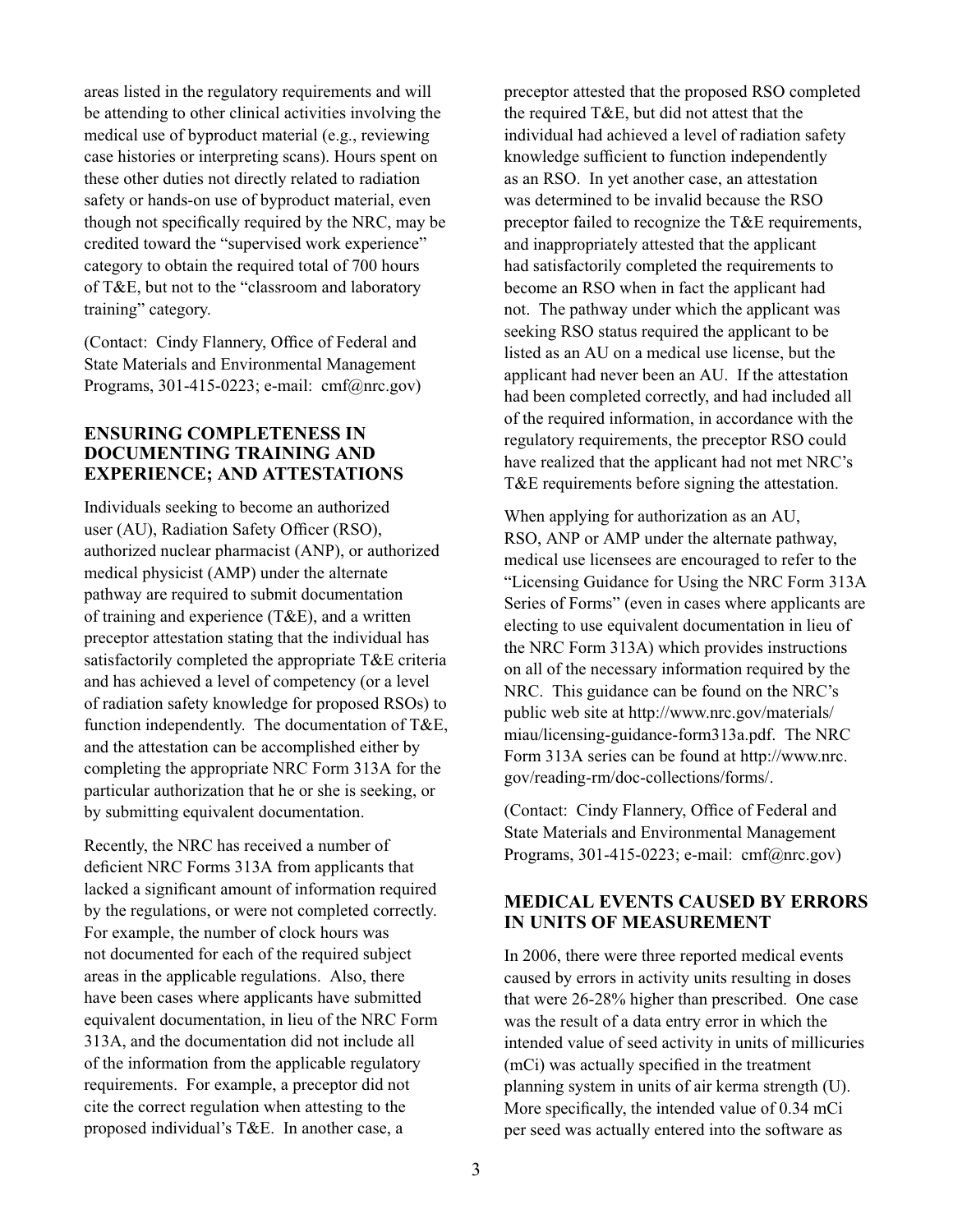0.34 U per seed, which equates to 0.27 mCi per seed. Based on a lower seed activity, the treatment planning system calculated a higher quantity of seeds needed to deliver the intended dose, but the seeds were ordered with the higher activity of 0.34 mCi per seed. Consequently, a total activity 26% more than intended was implanted into the patient. In the second case, the treatment planning system calculated an activity of 0.394 mCi (0.5 U) per seed, but the licensee ordered 0.5 mCi per seed, resulting in the patient receiving an implant with a total activity 27% higher than intended. The third event was caused by the manufacturer delivering an activity of 0.4 mCi per seed when the licensee actually ordered seeds with an activity of 0.4 U per seed, resulting in the patient receiving an implant with a total activity 28% higher than intended. There have been several additional reported medical events of this type prior to 2006. Although the details of the medical events varied, the root cause for all of these events was human error, not the design of the equipment.

As a measure for prevention of these types of medical events, the units of activity (mCi vs. U) of the seeds received from the manufacturer and the units of activity of the seeds in the prescribed treatment should be double checked prior to implantation. Dual checks should also be made on the correctness of the ordered activity and the total activity received. Precautions can also be taken by developing working procedures that require key processes to be subject to independent confirmation. Licensees are reminded to refer to the software manufacturer for the appropriate methods of data entry. Effective communications between all involved persons (e.g. licensee staff, seed manufacturer, treatment planning software manufacturer) is vital to an effective process.

(Contact: Cindy Flannery, Office of Federal and State Materials and Environmental Management Programs, 301-415-0223; e-mail: cmf@nrc.gov)

# **CONSOLIDATED GUIDANCE ABOUT MATERIALS LICENSES FOR NATURALLY OCCURRING RADIOACTIVE MATERIALS AND ACCELERATOR- PRODUCED RADIOACTIVE MATERIALS**

The U.S. Nuclear Regulatory Commission (NRC) is amending its regulations to include jurisdiction over certain radium sources, accelerator-produced radioactive materials, and certain naturally occurring radioactive material, as required by the Energy Policy Act of 2005 (EPAct), which was signed into law on August 8, 2005. The EPAct expanded the Atomic Energy Act of 1954 definition of byproduct material to include any discrete source of radium-226, any material made radioactive by use of a particle accelerator, and any discrete source of naturally occurring radioactive material, other than source material, that the Commission, in consultation with other Federal officials named in the EPAct, determines would pose a similar threat to the public health and safety or the common defense and security as a discrete source of radium-226, that are extracted or converted after extraction for use for a commercial, medical, or research activity. In so doing, these materials were placed under the NRC's regulatory authority. Licensees and individuals who are engaged in activities involving the newly defined byproduct material in both Agreement States and non-Agreement States and United States Territories may be affected by this new authority.

Staff from the Office of Federal and State Materials and Environmental Management Programs (FSME) is providing this information so licensees, and potential new licensees, are informed of changes and new requirements in the EPAct of 2005. The NRC staff is working on several activities that will be needed to support NRC's new regulatory authority. Specifically, the NRC staff is working on finalizing revisions to the guidance in NUREG-1556, Volumes 9 "Program-Specific Guidance About Medical Use Licenses," and 13 "Program-Specific Guidance About Commercial Radiopharmacy Licenses," and developing a new NUREG (NUREG-1556, Volume 21) which is focused on the production of radioactive material using an accelerator. 

The NRC will provide stakeholders with an opportunity to comment on these NUREGs in the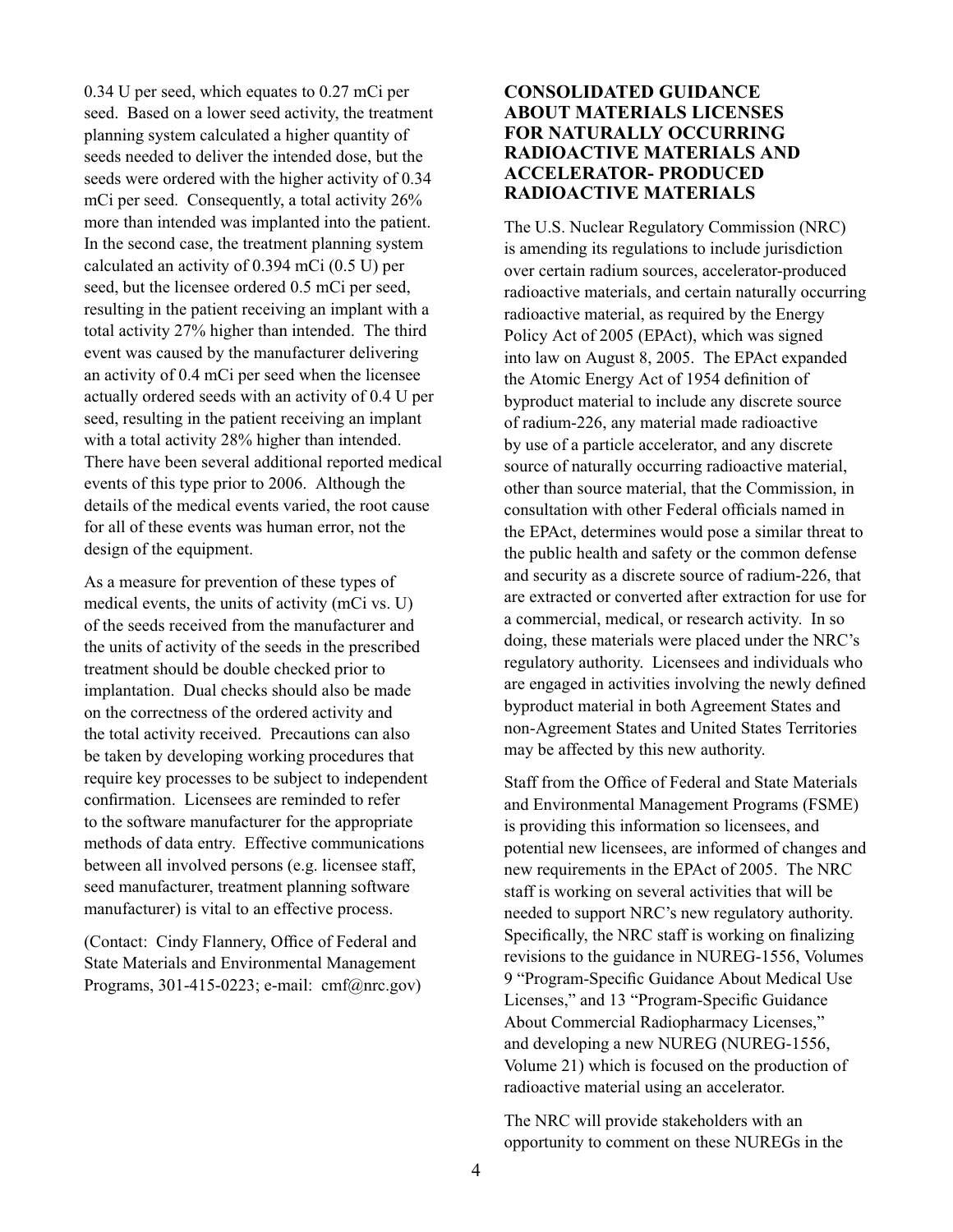Spring of 2007. NRC plans to finalize the licensing guidance as close to the effective date of the final rule as possible. These guidance documents will be noticed in the *Federal Register* and posted to the NRC's NUREG-1556 public web site at the following address:

http://www.nrc.gov/reading-rm/doc-collections/ nuregs/staff/sr1556/. The NRC staff is also evaluating the need for revisions to several other guidance documents in the NUREG-1556 series, as well as to inspection procedures (IP) 87125, "Materials Processor/Manufacturer Programs," IP 87127, "Radiopharmacy Programs," and Manual Chapter 2800, "Materials Inspection Program." Furthermore, the NRC staff is preparing a set of "Frequently Asked Questions" on radium-226 that will be publicly available. The schedule for completing these additional activities has not yet been finalized. You may access the "NARM Toolbox" at the NRC's FSME website at: http://nrcstp.ornl.gov/narmtoolbox.html for information on NARM related activities.

(Contact: Torre Taylor, Office of Federal and State Materials and Environmental Management Programs, 301-415-7900, e-mail: tmt@nrc.gov)

# **STATUS AND PLANS FOR IMPLEMENTATION OF NRC REGULATORY AUTHORITY FOR CERTAIN NATURALLY-OCCURRING AND ACCELERATOR-PRODUCED RADIOACTIVE MATERIAL**

On August 8, 2005, the President signed into law the Energy Policy Act of 2005 (EPAct) on "Treatment of Accelerator Produced and other Radioactive Material as Byproduct Material." Section 651(e) of the EPAct expanded the definition of byproduct material as defined in the Atomic Energy Act of 1954, as amended (AEA), and placed additional byproduct material under the U.S. Nuclear Regulatory Commission (NRC) jurisdiction as defined in section 11e.(3) and 11e.(4) of the AEA.

On March 20, 2007, the NRC issued a Regulatory Issue Summary (RIS) 2007-05, to inform recipients of the status of the NRC's efforts to implement the requirements of Section 651(e) of the EPAct. The RIS, along with a list a "Frequently Asked Questions" is available for review at: http://www.

nrc.gov/reading-rm/doc-collections/gen-comm/regissues/2007/ri200705.pdf. You may also access the "NARM Toolbox" at the NRC's Office of Federal and State Materials and Environmental Management Programs (FSME) website at http://nrc-stp.ornl. gov/narmtoolbox.html for additional information on naturally-occurring and accelerator-produced radioactive material (NARM) related activities.

### **Regulations:**

Section 651(e) of the EPAct requires that the Commission issue final regulations establishing requirements for licensing and regulating section 11e.(3) and 11e.(4) byproduct material, while cooperating with the States, and using model State standards to the maximum extent practicable. NRC has made significant progress toward completion of the final regulations, which are currently expected to be published in the Spring of 2007. The final regulations will become effective 60 days after the date of publication, and will be posted to NRC's Public Involvement Rulemaking website, which is located at http://www.nrc.gov/about-nrc/ regulatory/rulemaking/public-involvement.html. Throughout the rulemaking process, the NRC has actively worked with both Agreement States and non-Agreement States, through the Organization of Agreement States, and the Conference of Radiation Control Program Directors, as well as with NRC's Advisory Committee on the Medical Uses of Isotopes, other Federal agencies, professional organizations, and the medical community.

#### **Waiver:**

As provided for by the EPAct, the Commission issued a waiver on August 31, 2005 (70 FR 51581) to: (1) allow States to continue with their regulatory programs for NARM; (2) allow persons engaged in activities involving NARM to continue with their operations in a safe manner; and (3) allow continued use of radiopharmaceuticals for medical purposes. The waiver is in effect through August 7, 2009, unless the Commission terminates it earlier.

The Commission plans to terminate the waiver in phases, after the final rule is issued, starting from the effective date of the rule and ending on August 7, 2009. During the initial phase of waiver terminations, which will occur in conjunction with the effective date of the final rule, the Commission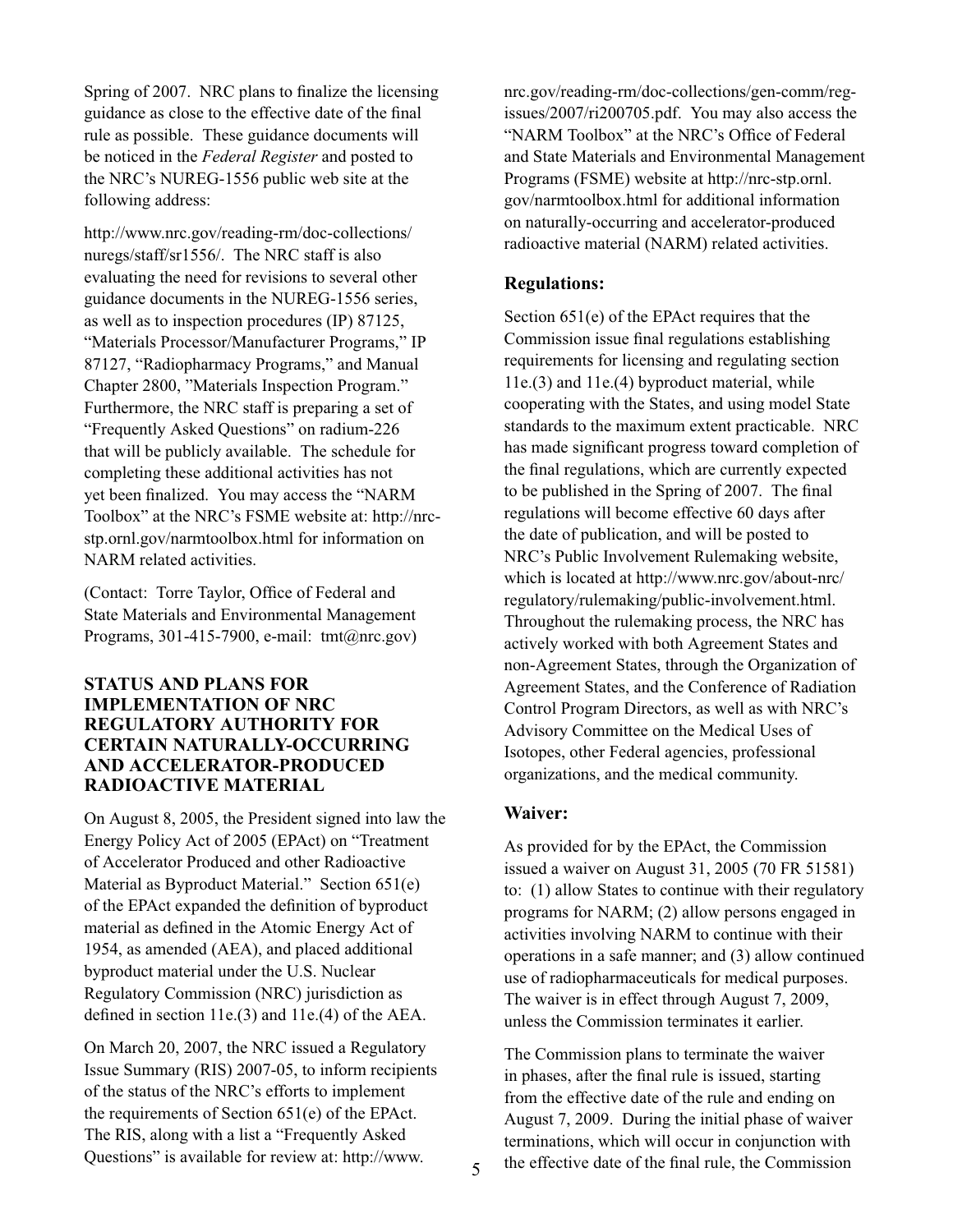intends to terminate the waiver for Federal Government agencies, Federally Recognized Indian Tribes, Delaware, District of Columbia, Puerto Rico, the U.S. Virgin Islands, Indiana, Wyoming, and Montana.

At this time, the timing and schedule for waiver terminations for the remainder of the non-Agreement States and U.S. Territories have not been established. A notice in the *Federal Register* will be published approximately six months before the effective date of the waiver termination to notify users of their waiver terminations and implementation dates of the rule. NRC staff will notify impacted State regulators individually prior to the publication of the *Federal Register* notice. The NRC also plans to provide additional notification to known entities impacted by the initial phase of waiver terminations following publication of the final rule in the *Federal Register*.

Upon waiver termination, all persons that possess the new byproduct materials in these States, U.S. Territories, or areas of exclusive Federal jurisdiction must be in compliance with NRC regulations, including, for example, meeting the reporting and recordkeeping requirements for the new byproduct material. Such persons will also either be required to: (1) apply for license amendments for the new byproduct material within 6 months from the date the waiver is terminated, if they hold an NRC specific byproduct materials license; or (2) submit a license application for the new byproduct material within 12 months from the date the waiver is terminated.

In conjunction with the effective date of the final rule, the Commission also intends to terminate the waiver for any of the 34 Agreement States that provide a certification from their Governor to the Commission as described in the EPAct and the Commission's Transition Plan mandated by the EPAct (see below). Users of the new byproduct materials in Agreement States should contact their respective Agreement State regulatory agency with any questions related to plans for continuing to regulate these materials.

#### **Transition Plan:**

The EPAct requires the NRC to prepare and publish a transition plan to facilitate an orderly transition of regulatory authority with respect to the newly added byproduct material. The transition plan addresses

both Agreement and non-Agreement States, and has been coordinated extensively with the States. The NRC anticipates that the final Transition Plan will be published in conjunction with the final regulations in the *Federal Register*, as required by section 651(e) of the EPAct. The RIS provides additional information including where to locate a copy of the draft transition plan as well as NRC plans for publication of the final transition plan.

# **Supportive Activities:**

The NRC staff is also working on several activities that will be needed to support NRC's new regulatory authority. Specifically, the NRC staff is working on finalizing revisions to guidance contained in NUREG-1556, Volumes 9 and 13, and developing a new NUREG (NUREG-1556, Volume 21) which is focused on the production of radioactive material using an accelerator. The NRC staff is also planning to make minor revisions to other guidance documents and procedures to reflect the regulation of the new byproduct material.

(Contacts: Andrew Mauer, Office of Federal and State Materials and Environmental Management Programs, 301-415-3962, e-mail: anm@nrc.gov; or Duane White, Office of Federal and State Materials and Environmental Management Programs, 301- 415-6272, e-mail: dew2@nrc.gov)

# **NRC's FUEL CYCLE INFORMATION EXCHANGE (FCIX) 2007**

The Nuclear Regulatory Commission (NRC) is hosting a seminar, The Fuel Cycle Information Exchange 2007 (FCIX 2007), on June 12 and 13, 2007. This will be the second annual hosting of this seminar, to provide an opportunity for licensees, NRC staff, and other stakeholders to exchange information and discuss issues of interest pertaining to the regulation of NRC-regulated fuel cycle facilities.

The seminar will be held in Rockville, Maryland, at the Universities of Maryland at the Shady Grove Campus Auditorium and will be open to the public. We are expecting that NRC staff, licensees and certificate holders, and other interested parties and stakeholders will be making presentations on varying subjects of interest, with opportunity for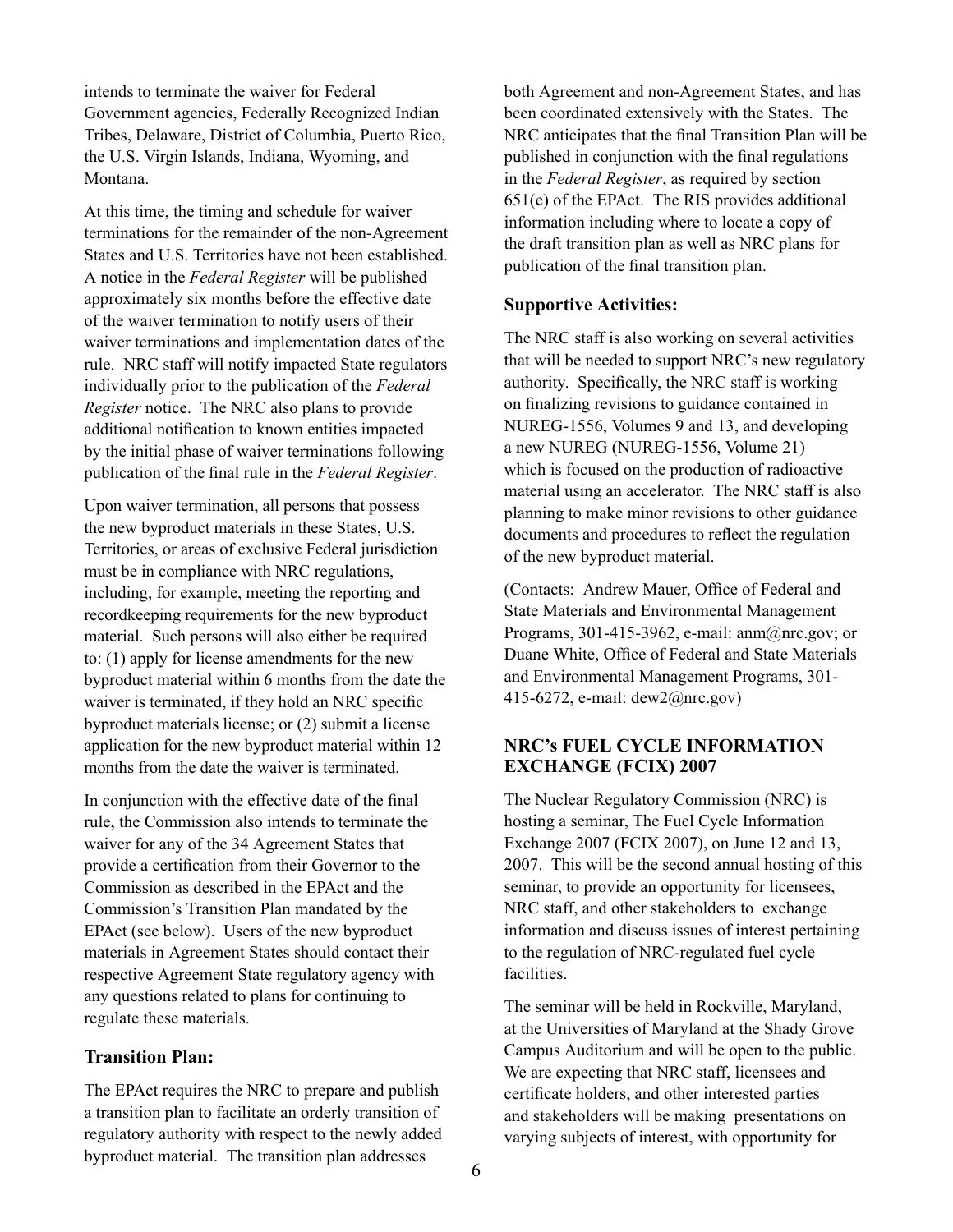follow-up discussion on each subject.

Speakers from the NRC, the Nuclear Energy Institute, fuel cycle licensees and stakeholders have volunteered to address various topics; however, at this early date, the NRC is seeking additional speakers to discuss topics of a broad nature, relative to the nuclear fuel cycle. If you would like an opportunity to discuss an issue, or to offer an additional topic of discussion, please contact the staff member listed below. Additionally we ask that you provide the staff contact with a Microsoft Powerpoint version of your presentation at least 45 days prior to the seminar.

Registration: Preregistration by e-mailing the staff contact listed below is recommended to facilitate the distribution of meeting information and preparation of identification badges; however, on-site registration will be allowed on the days of the meeting.

Dates and location:

June 12, 2007, doors open at 8:00 am; meeting starts at 9 a.m.

June 13, 2007, doors open at 8:00 am; meeting starts at 9 a.m.

Universities of Maryland at the Shady Grove Campus Auditorium,

9630 Gudelsky Drive Rockville, MD 20850.

Updated information regarding the meeting will be posted on the agency public meeting website at http://www.nrc.gov/public-involve/public-meetings/ index.cfm?fuseaction=Search.Detail&MC=2007013 7&NS=0&CFID=120254&CFTOKEN=54666193

(Contact: James Smith, Office of Nuclear Material Safety and Safeguards, Division of Fuel Cycle Safety and Safeguards, Mail Stop: T8F42, 301-415- 6459, Fax: 301-415-5370, e-mail: jas4@nrc.gov)

# **WEB-BASED COURSE "EVALUATION OF DOSE MODELING FOR COMPLIANCE WITH RADIOLOGICAL CRITERIA FOR LICENSE TERMINATION"**

The Division of Waste Management and Environmental Protection developed, through

contract with Argonne National Laboratory, a web-based version of a classroom course originally developed in 2004 entitled "Evaluation of Dose Modeling for Compliance with Radiological Criteria for License Termination." The general objective of this course is to familiarize NRC staff with how to review dose modeling aspects of licensee-submitted decommissioning and license termination plans. There are no prerequisites for the course, although familiarity with dose modeling codes such as DandD and RESRAD would be helpful. In addition to sixteen individual course modules on various topics related to decommissioning dose modeling, the course hyperlinks to supporting documents allowing the course to serve as a comprehensive on-line resource to decommissioning staff. The course is available on the Training Web-site with other NRC developed web-based training or can be accessed directly through the following URL: http://grape. nrc.gov/NMSS/Decom/login.cfm.

(Contacts: Cynthia Barr, FSME/DWMEP, 301-415-4015; e-mail: csb2@nrc.gov, and Chris McKenney, FSME/DWMEP, 301-415-6663; e-mail: cam1@nrc.gov)

#### **UNITED STATES ENRICHMENT CORPORATION (USEC Inc.) HIGHLIGHTS**

On April 13, 2006, the U.S. Nuclear Regulatory Commission (NRC) issued USEC Inc. a license to construct and operate a gas centrifuge uranium enrichment facility, known as the American Centrifuge Plant (ACP), in Piketon, OH. USEC Inc. submitted its application for the ACP in August 2004. In April 2006, the NRC staff completed its "Environmental Impact Statement for the Proposed American Centrifuge Plant in Piketon, Ohio," NUREG-1834. In September 2006, the NRC staff completed its "Safety Evaluation Report for the American Centrifuge Plant in Piketon, Ohio," NUREG-1851. On April 13, 2007, the Atomic Safety and Licensing Board (ASLB) issued its decision on the mandatory hearing finding that the NRC staff adequately performed its safety and environmental reviews of the USEC Inc. license application and environmental report. In addition, on April 13, 2007, the Department of Energy and the NRC signed a Memorandum of Understanding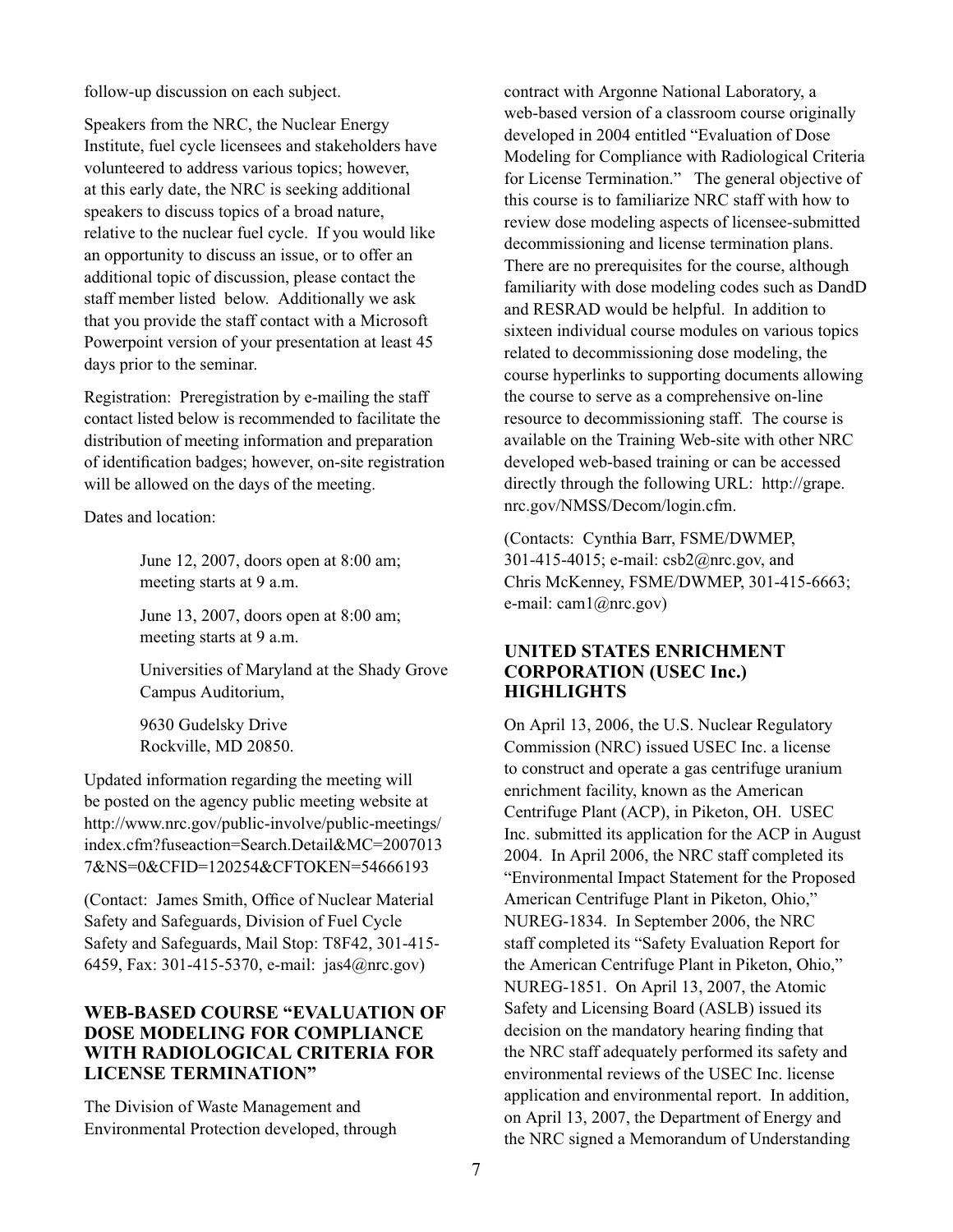(MOU) regarding the regulatory oversight of the ACP. The MOU delineates each agency's regulatory oversight responsibilities, ensures adequate oversight, avoids dual regulation of USEC Inc., and avoids any gaps in oversight.

(Contact: Brian Smith, Office of Nuclear Material Safety and Safeguards, Division of Fuel Cycle Safety and Safeguards, Enrichment and Conversion Branch, 301-4157457, e-mail: bws1@nrc.gov)

### **GENERIC COMMUNICATIONS ISSUED(December 1, 2006 - March 31, 2007)**

The following are summaries of U.S. Nuclear Regulatory Commission (NRC) generic communications. If one of these documents appears relevant to your needs and you have not received it, please call one of the technical contacts listed below. The Internet address for the NRC library of generic communications is http://www.nrc.gov/readingrm/doc-collections/ en-comm/. Please note that this address is case-sensitive and must be entered exactly as shown. If you have any questions or comments about generic communications in general, please contact Angela R. McIntosh, FSME, 301-415-5030; email:  $arm@nrc.gov$ .

# **Bulletins (BL)**

None.

# **Generic Letters (Gl)**

None.

#### **Information Notices (IN)**

**IN 2007-03, "Reportable Medical Events Involving Patients Receiving Dosages of Sodium Iodide Iodine-131 Less Than the Prescribed Dosage Because of Capsules Remaining in Vials After Administration"** was issued February 2, 2007. This IN was issued to all NRC medical use licensees, NRC Master Materials Licensees, and all Agreement State Radiation Control Program Directors and State Liaison Officers.

(Technical contact: Cindy Flannery, FSME, 301- 415-0223; e-mail: cmf@nrc.gov)

**IN 2007-08, "Potential Vulnerabilities of Time-Reliant Computer-based Systems Due to Change in Daylight Saving Time Dates"** was issued February 28, 2007. This IN was issued to all NRC licensees, and all Agreement State Radiation Control Program Directors and State Liaison Officers.

(Technical contact: Matthew Chiramal, NRR/DE, 301-415-2845; email: mxc@nrc.gov)

**IN 2007-10, "Yttrium-90 Theraspheres® and Sirspheres® Impurities"** was issued 03/13/07. This IN was issued to all U.S. Nuclear Regulatory Commission (NRC) Medical Licensees, NRC Master Materials Licensees, and all Agreement State Radiation Control Program Directors and State Liaison Officers.

(Technical contact: Mohammad Saba, FSME, 301- 415-7608; e-mail: mss@nrc.gov)

#### **Regulatory Issue Summaries (RIS')**

**RIS 2007-03, "Ionizing Radiation Warning Symbol"** was issued March 1, 2007. This RIS was issued to all U.S. Nuclear Regulatory Commission (NRC) licensees, certificate holders, and all Radiation Control Program Directors and State Liaison Officers.

(Technical contacts: John P. Jankovich, FSME, 301- 415-7904; e-mail: jpj2@nrc.gov, and Nima Ashkeboussi, FSME, 301-415-7637; email: naa@ nrc.gov)

**RIS 2007-04 "Personally Identifiable Information Submitted to The U.S. Nuclear Regulatory Commission"** was issued March 9, 2007. This RIS was issued to all holders of operating licenses for nuclear power reactors and holders of and applicants for certificates for reactor designs, all licensees, certificate holders, applicants, and other entities subject to regulation by the U.S. Nuclear Regulatory Commission (NRC) of the use of source, byproduct, and special nuclear material. 

(Technical contact: Russell A. Nichols, OIS, 301- 415-6874; e-mail: ran2@nrc.gov)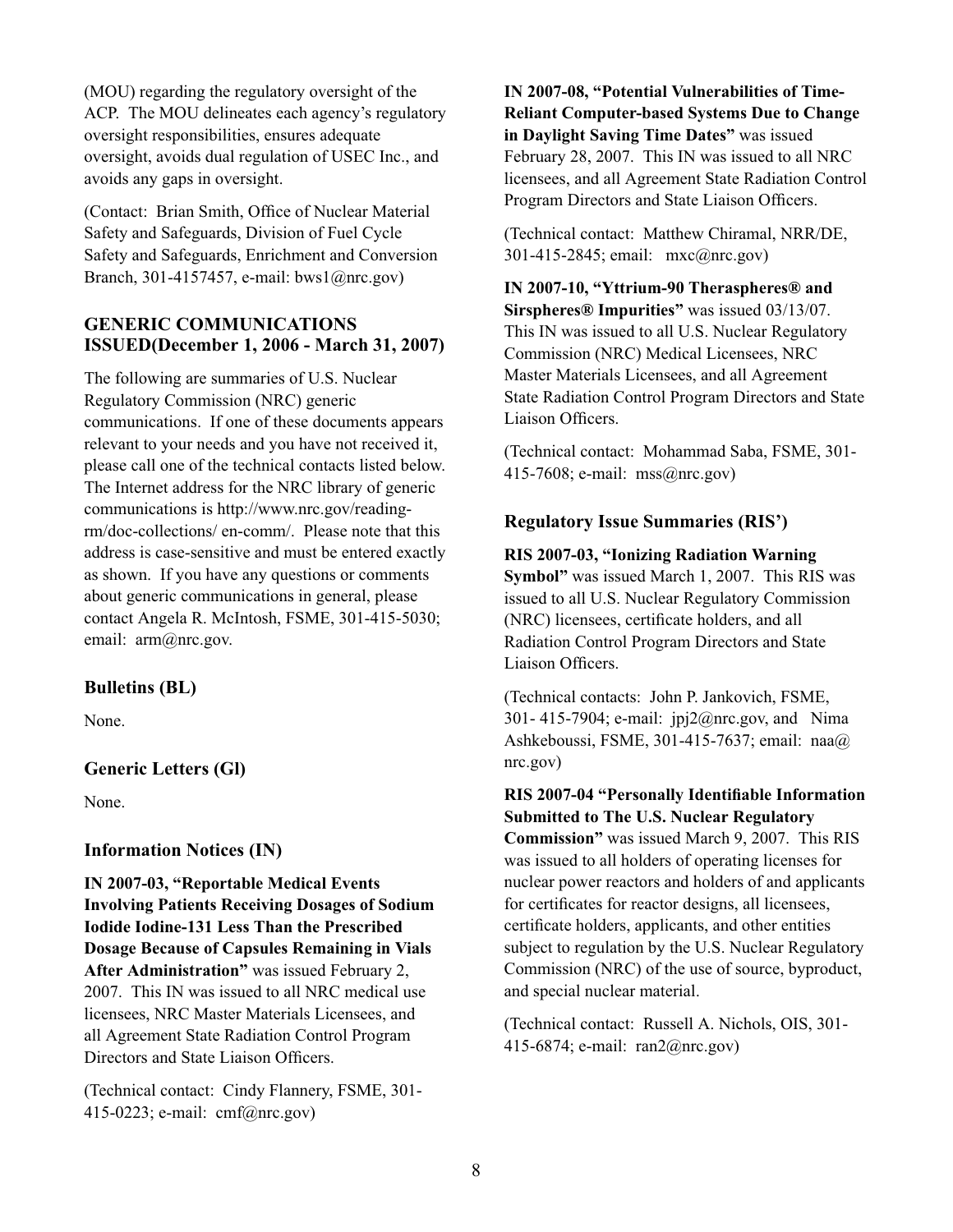**RIS 2007-05, "Status and Plans for Implementation of NRC Regulatory Authority for Certain Naturally-Occurring and Accelerator-Produced Radioactive Material"**  was issued March 20, 2007. This RIS was issued to all NRC materials licensees, Radiation Control Program Directors, State Liaison Officers, and NRC's Advisory Committee on the Medical Uses of Isotopes.

(Technical contacts: Duane E. White, FSME, 301-415-6272; e-mail: dew2@nrc.gov; Andrew N. Mauer, FSME, 301-415-3962; e-mail: anm@ nrc.gov; Donna M. Janda, Region I, 610-337-5371; e-mail: dmj@nrc.gov; Kevin G. Null, Region III, 630-829-9854; e-mail: kgn@nrc.gov; and Rachel S. Browder, Region IV, 817-276-6552; e-mail: rsb3@ nrc.gov)

(General Contact: Angela R. McIntosh, FSME, 301- 415-5030; email: arm@nrc.gov)

# **SIGNIFICANT EVENTS**

(January 1, 2007 - March 31, 2007)

*Event #1:* Extremity Overexposure to Radiation Worker

*Date and Place:*February 6, 2007, Tallahassee, Florida

*Nature and Probable Causes:* The licensee reported receiving an employee's left hand dosimetry report that revealed an exposure of 50.68 centiSievert (cSv) (rem). The employee had handled various isotopes during the monitored time period. It was determined that the employee's technique in handling radioactive material was not fast enough to minimize exposure to her hands. The licensee made several attempts to improve her handling technique, but could not. The individual terminated employment with the licensee

*Event #2:* Medical Event Involving Mammosite Treatment 

*Date and Place:* March 19, 2007 Bakersfield, California

*Nature and Probable Causes:* The licensee reported that a patient receiving mammosite treatment with a total prescribed dose of 3,400 centiGray (cGy) (rad) to be delivered in 10 fractions over the course

of five days, only received 1,700 cGy (rad). The treatment was performed using a Nucletron high dose rate brachytherapy unit (model 105.999) and an Iridium-192 source with an activity of 151.7 gigabecquerels (GBq) (4.1 Curies). The first five fractions were delivered uneventfully. During the last five fractions, the radiation therapy technologist accidentally imported the wrong treatment plan, resulting in an under dose to the treatment area. The dwell position of the source was actually fully outside of the patient, so the tumor received effectively no dose. The licensee is calculating the skin and whole body dose to the patient. The patient and referring physician have been notified and retreatment has been scheduled. The incident was discovered upon review of the patient's chart when the patient returned for a follow-up exam.

(CONTACT: Angela R. McIntosh, FSME, 301-415- 5030; e-mail: arm@nrc.gov)

# **SIGNIFICANT ENFORCEMENT ACTIONS**

The U.S. Nuclear Regulatory Commission's (NRC's) enforcement program can be accessed via NRC's homepage [http://www.nrc.gov/] under "What We Do." Documents related to cases can be accessed at [http://www.nrc.gov/], "Electronic Reading Room," "Documents in ADAMS." ADAMS is the Agencywide Document Access and Management System. Help in using ADAMS is available from the NRC Public Document Room, telephone: 301-415-4737 or 1-800-397-4209.

# **Individual Actions**

# **Brandon Fontenot** (IA-07-002)

On March 20, 2007, a Notice of Violation for a Severity Level III violation was issued for a violation involving the individual's deliberate misconduct which caused his former employer, Accurate NDE & Inspection, LLC, to be in violation of 10 CFR 20.1801 and 1802, and 10 CFR 30.9. Specifically the individual failed to: (1) secure a radiographic exposure device; and (2) provide complete and accurate information in the daily radiation survey form which was provided to the NRC inspector.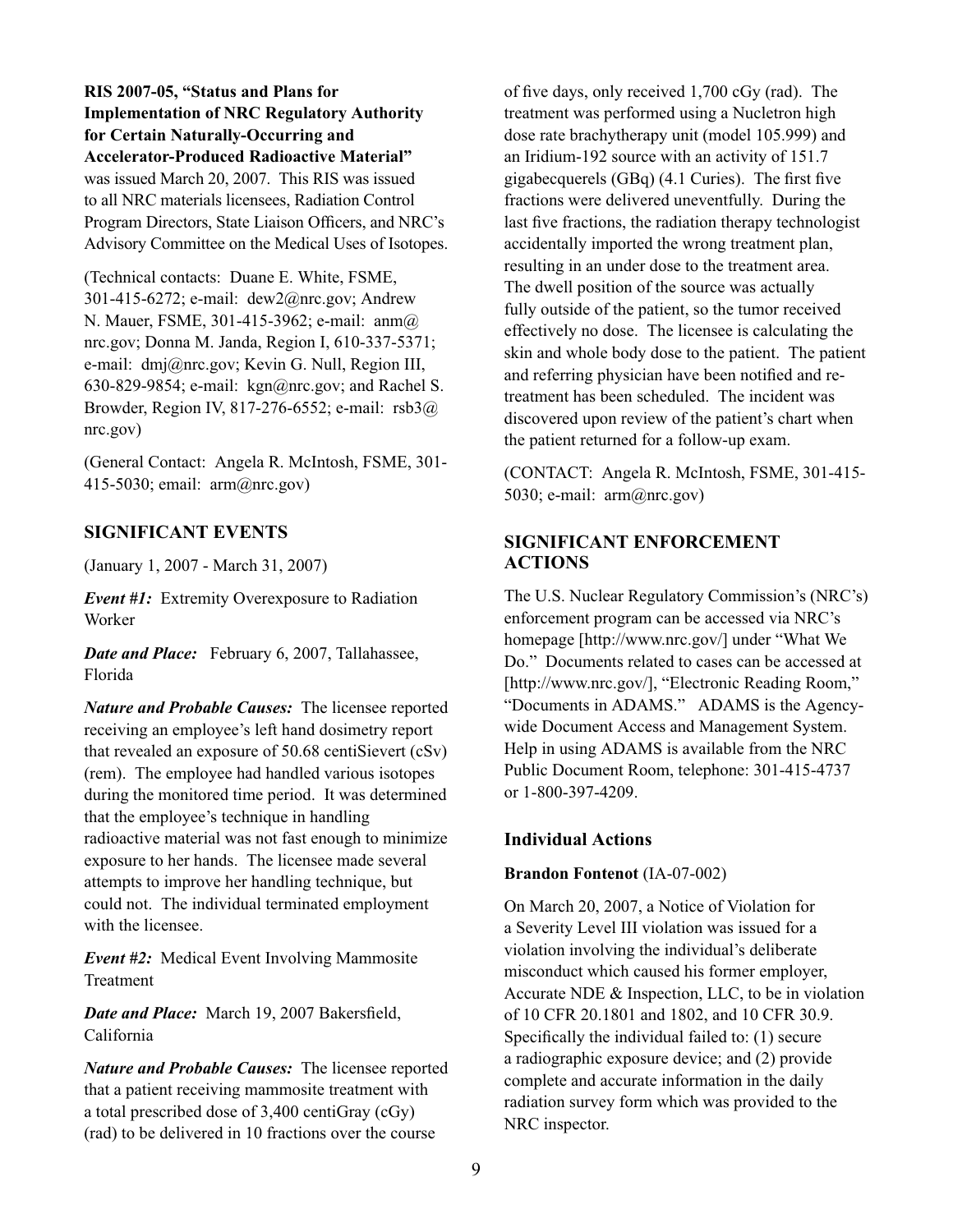# **Medical**

#### **Mallinckrodt, Inc.** (EA-06-280)

On December 27, 2006, a Notice of Violation was issued for a Severity Level III problem involving the failure to close, or check several valves during a planned release of certain radioactive material into a sanitary sewer system, resulting in an inadvertent release of other radioactive material into the system.

### **Portable Gauges**

### **TRC Engineers, Inc. [Formerly SITE-Blauvelt Engineering, Inc.]** (EA-06-286)

On January 30, 2007, a Notice of Violation and Proposed Imposition of Civil Penalty in the amount of \$3,250, was issued for a Severity Level III violation of 10 CFR 30.34 (i), involving the reported theft of a portable nuclear density gauge containing licensed material. The licensee failed to use a minimum of two independent physical controls to secure a portable gauge while it was not under the control and surveillance of their staff, as required. Specifically, the licensee provided one independent barrier by securing the gauge in a locked container and placing it in a locked shed for overnight storage at a temporary job site. However, the licensee failed to provide a second independent barrier when it did not secure the gauge to the shed.

#### **EGS Associates, Inc.** (EA-06-288)

On January 10, 2007, a Notice of Violation was issued for a Severity Level III violation involving the failure, on two separate occasions, to provide a minimum of two independent physical controls that form tangible barriers to secure portable gauges from unauthorized removal when not under the control and constant surveillance of the licensee. Specifically, on September 21, 2006, a portable nuclear gauge was not secured within an unlocked company vehicle; and a second gauge was not secured within a locked storage shed.

### **Andrew Environmental Engineering, Inc.**  (EA-06-299)

On December 27, 2006, a Notice of Violation was issued for a Severity Level III violation involving the failure to control and maintain constant surveillance of licensed material that is in

a controlled, or unrestricted area and that is not in storage. Specifically, the gauge user left the portable gauge unattended at a job site to answer a phone call, thus failing to control access to the unrestricted area and provide constant surveillance of the gauge.

#### Pennoni Associates, Inc. (EA-06-252)

On December 21, 2006, a Notice of Violation (NOV) and Proposed Imposition of Civil Penalty in the amount of \$3,250 was issued for a Severity Level III problem composed of three violations. The violations involved: (1) the failure to use a minimum of two independent physical controls to secure a portable gauge from unauthorized removal when the gauge was not under the control and constant surveillance of the licensee; (2) the failure to control and maintain constant surveillance of licensed material in an unrestricted area; and (3) the failure to immediately report the loss of licensed material. Specifically, an authorized user loaned a vehicle containing NRC licensed material in a portable gauge to an unauthorized individual. Although the gauge was secured to the vehicle in its locked transport container in the rear seat of the vehicle (one barrier), the second barrier (locked door) was compromised when the authorized user gave the vehicle keys to the unauthorized individual who drove off with the vehicle. As a result, only one independent physical barrier to secure the portable gauge and prevent its unauthorized removal remained. The gauge was then left unsupervised in the public domain for approximately four days. Additionally, the NRC was not notified of the missing gauge as required.

# **New Jersey Department of Transportation**  (EA-06-287)

On December 14, 2006, a Notice of Violation was issued for a Severity Level III violation involving the failure to use two independent physical controls that formed tangible barriers to secure a portable gauge, containing NRC licensed material, from unauthorized removal when the portable gauge was not under the control and constant surveillance of the licensee. Specifically, the licensee stored the gauge in a locked transportation case inside a locked wooden box located inside an unoccupied, unlocked building. The wooden box was not under the licensee's control, was not secured, and could be